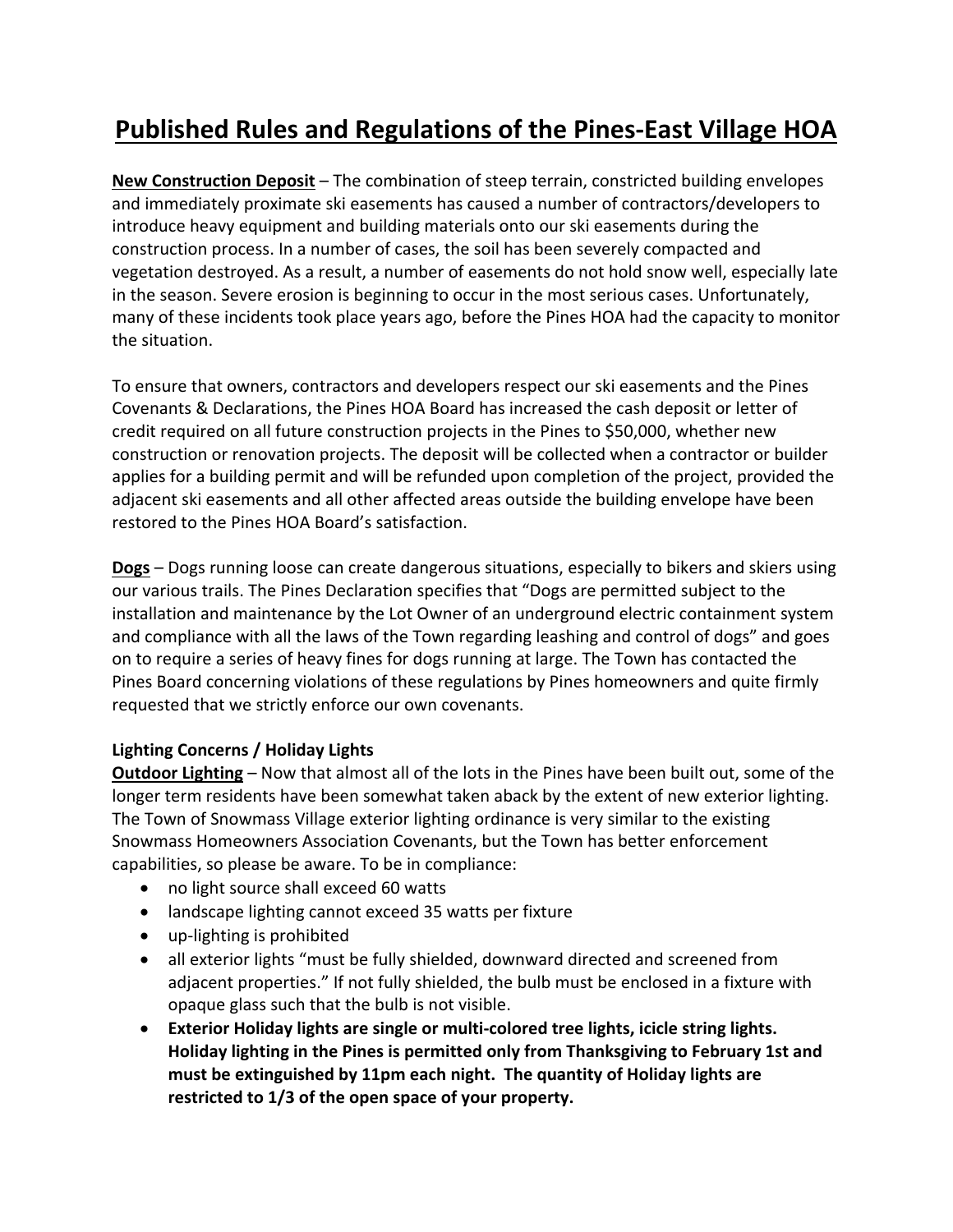If you would like a clarification of the Pine's policies, you can contact Bill Boineau. Light pollution can be quite annoying to neighbors who moved to the Pines for tranquility and solitude. Some dark night, turn on all your outdoor lights and take a walk around your own neighborhood. Then do the same walk after you've extinguished the lights and notice the difference.

**Ski Trails and Ski Lifts** – Our Pines lifts and trails generally open for the season the same day that Two Creeks opens and close when Two Creeks closes. The lower Poma will operate from 8:30 am until 3:30 pm. The upper Poma will operate from 10:00 am until 4:00 pm. Do not become alarmed if the Pomas are not running as you ski down to them: to reduce our electrical bills and prolong the life of the cables and motors, we have instructed the lift operators not to run the Pomas until customers arrive.

There are emergency phones at the base of each of our three lifts. Please report any problem with any of our lifts to the Snowmass Ski Patrol, who will then contact Snowmass Lift Operations; the Patrol's number is posted on the inside cover of each phone box (923‐0530).

The lifts are one of The Pines major expense centers. The owners of the Pines recognize the need to keep the lifts running and prevent as much down time as possible. How and where to access lifts and why we do not allow mid‐point loading are important considerations to be aware of. The how to load is to:

- 1 ‐ Slide up to the load point as indicated by the lift attendant.
- 2 ‐ Take the platter and place between your legs and have the lift pull you up the hill.
- 3 ‐ Stay in the Track. Do not ski or board outside of the track. No uphill Slalom turns!
- 4 ‐ At the unload station you need to plan on removing the platter from between your legs before you arrive at the crest of the hill.

5 - Then once you've reached the planned unload position you remove the platter while skiing in a straight line and release the platter in as straight a line, parallel to the lift line above you, not trying to have it pull to the right and you start to sling-shot off the rope and upper tower.

The Where to Load: When people unload in anyway other than the approved method, there are more opportunities for failure and derailing rope when it happens. Access to the surface lifts are only from the load point at the base of each lift, not at the mid‐point of the line. We have had many problems / breakages when skiers or boarders grab the platters in the midpoint and pull themselves into the lift line. These breakages have cost us from hundreds to thousands of dollars besides the time when the lift is down. We have instructed the lift operators to not turn on the lift if someone tries to load at the mid‐point. These people have been both owners and their guests and also others that do not live in the Pines or Owl Creek Homes. If the lift is running and pulling someone up from the correct loading point, we have also seen people swinging out of the tracks and pulling the rope off the tower guide wheels and putting the lift out of service until it can be reattached by the ski company's lift service staff. As you may have seen it takes from 3‐5 people and some amount of time to restore the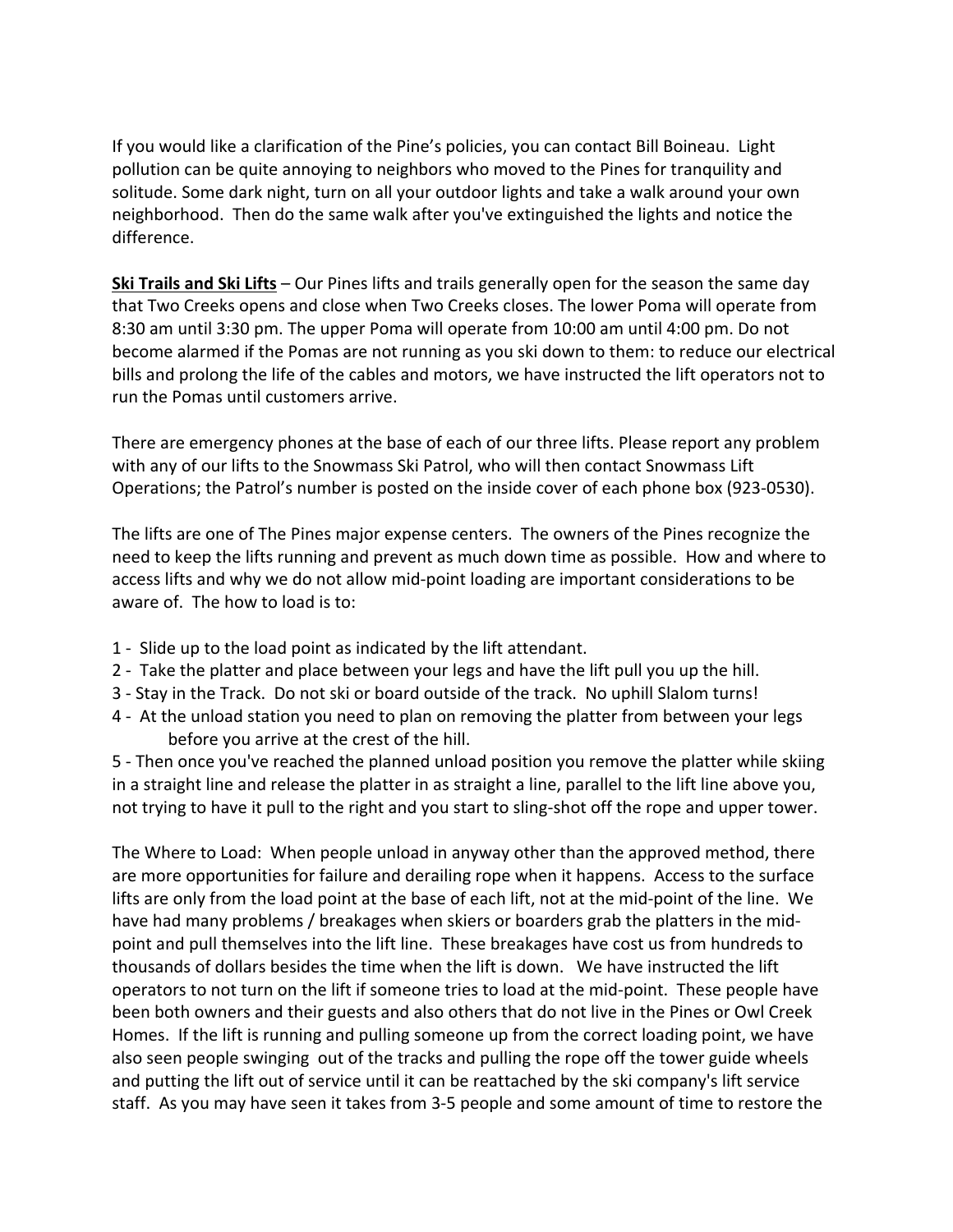lift back into service. We have also been informed by the lift service department the rope has been damaged a number of times, cutting the strands of the wire rope when it's been caught between the towers guide wheels and the steel bull wheel. **These ropes cost about \$5,600.00 to replace.** The ropes are manufacture in Europe and unless I have an extra rope in hand it may take a month to get a replacement. Please, do not attempt to access the lift at any point other than the load point at the base.

Last ski season we had a board member, whom understands the damage caused and expense of repairing and sometimes replacing the equipment and a homeowner from the Pines, get into a confrontation at the top of the lift after the board member watched the homeowner come down the middle run at the base lift and grab the platter at the halfway point to shortcut his ride. The board member was trying to protect the lifts and inform the owner of proper use and inform him he cannot access the lift anywhere other than the load position at the base. If you choose not go to the bottom load point, please walk up the hill to just past the top building and then ski down the trail along the buildings to the Two Creeks base area. Also, if you see someone you know that is not using the lift systems properly, please call manager Bill Boineau and inform him of the issue and individual observed.

**Signs** – The Pines Declaration prohibits **all** signs except those reflecting protection of the property by a security company.

**Trash & Re‐cycling Shed** – Contractors, sub‐contractors, landscapers and other outsiders have repeatedly dumped construction rubbish, refrigerators, car tires and hazardous waste in the shed, often filling all the dumpsters and blocking access to the re‐cycling bins. After consulting the Town Public Works Department, the Board decided the only alternative was to place combination locks on the shed. The combination is "**1124**". The Town of Snowmass will not remove trash left on the floor of the shed (except for empty, broken-down cardboard boxes). Please **put all trash inside the dumpsters** or recycling bins. Empty the contents of cardboard boxes into the dumpsters and then **break‐down or cut up all boxes** and packing crates and stack them next to the recycling bins for recycling.

The Town will not remove hazardous waste including car batteries, tires and closed containers of unidentifiable fluids (flammable liquids, solvents, paint, motor oil, etc). Residents must take these items to the Pitkin County Landfill. Alternatively, the Town will remove these containers if you remove the lid, fill the container with "kitty litter" until the material solidifies, and place the now solid container in the dumpster with its lid off. Christmas trees may be left outside the shed.

If you are just moving in or have received a large furniture delivery, the Public Works Department will come directly to your driveway and remove all the packing cartons. Just call the Public Works Department @ 923‐5110, ext. 206.

**Trails Usage** ‐ Three sets of trails crisscross the Pines on easements passing through individual homeowners' property. Each trail system was designed for specific uses and common courtesy